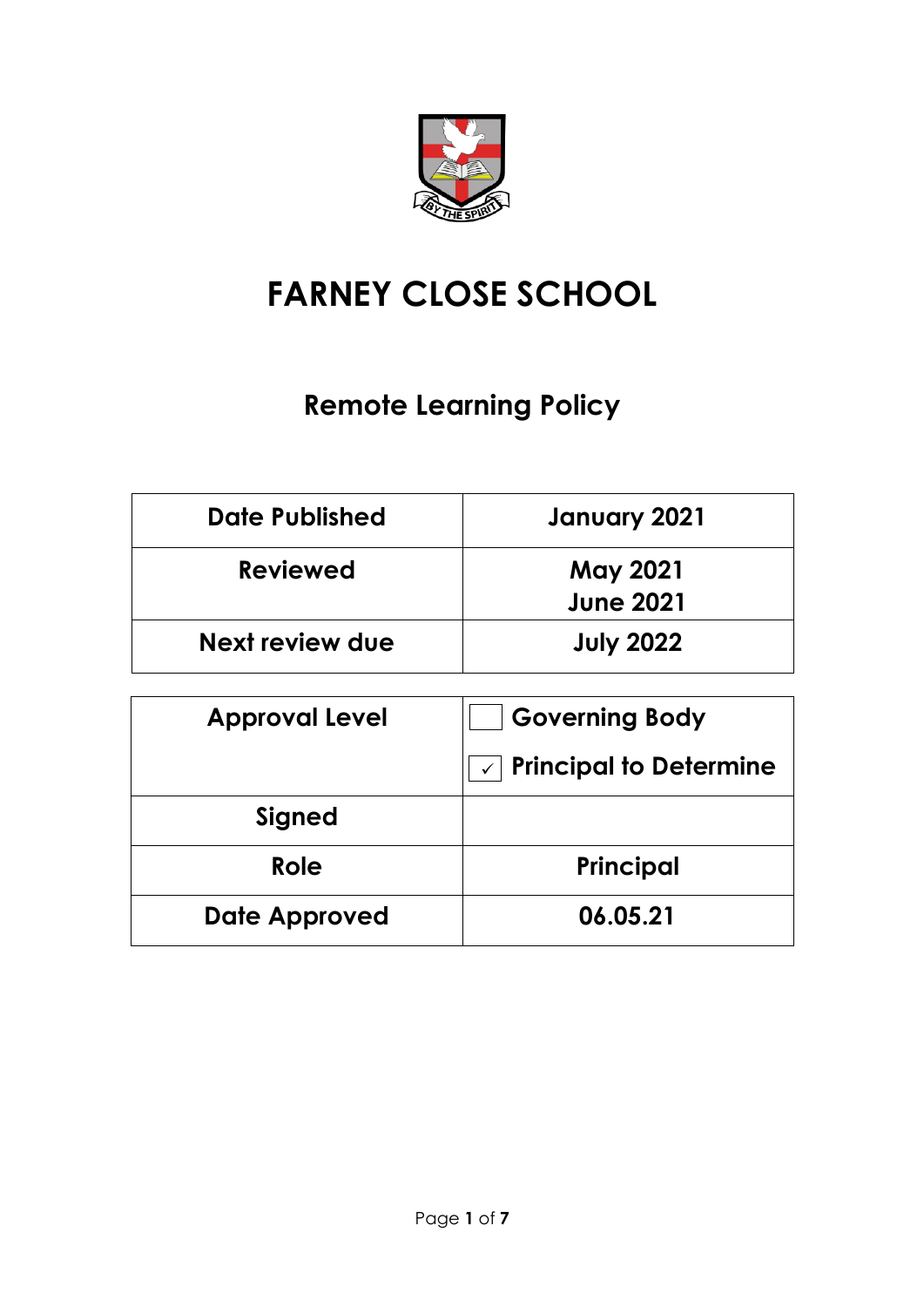## **Contents**

- 1. Introduction
- 2. Aims
- 3. Roles and responsibilities
	- **Teachers**
	- Teaching assistance
	- SEND & Care Team
	- SMT and Senior teacher
	- IT support
	- Pupils and parents
	- Governing board
- 4. Data protection

#### **1.Introduction**

This policy has been written with understanding and reference to: Remote education practice for schools during coronavirus – DfE May 2020 (updated June 2020). It should also be noted that remote learning may also be applicable at other times which are identified further into this document.

This policy should be read in conjunction with other school policies relating to interaction between adults and pupils. In particular Farney Close School's Curriculum Policy, Assessment & Marking Policy, E Safety Policy and Safeguarding Policy.

Due to unprecedented times because of the COVID-19 pandemic, most schools in the UK have had to close and/or reduce numbers within Schools; particularly during periods of national lockdown. However, special provision schools have remained open, and meeting the needs of every pupil is our main objective at Farney Close School. All of our pupils are viewed as vulnerable, due to having an EHCP, but realistically there will be times that we cannot open for all pupils. This may be as a result of staffing levels being low, and our need to reduce numbers to ensure that we can keep everyone safe, or a COVID outbreak which may see us having to close either part of or the whole school for at least 10 days. Where Government direction dictates some pupils may also be kept at home by parents due to the family's vulnerability and their wishing to maintain a high level of safety or being notified by the NHS or Public Health England for the need to self-isolate. To enable all pupils to continue with their educations at points that they are not physically in school we have expanded our ability for pupils to learn remotely.

This policy aims to guide staff, parents and pupils as to the expectations for remote learning and teaching in the exceptional case that the School may become inaccessible or have restricted access.

Reasons for this include, but are not limited to:

- Extreme or inclement weather.
- A local or national lockdown.
- Loss of utilities such as electricity, heating or water.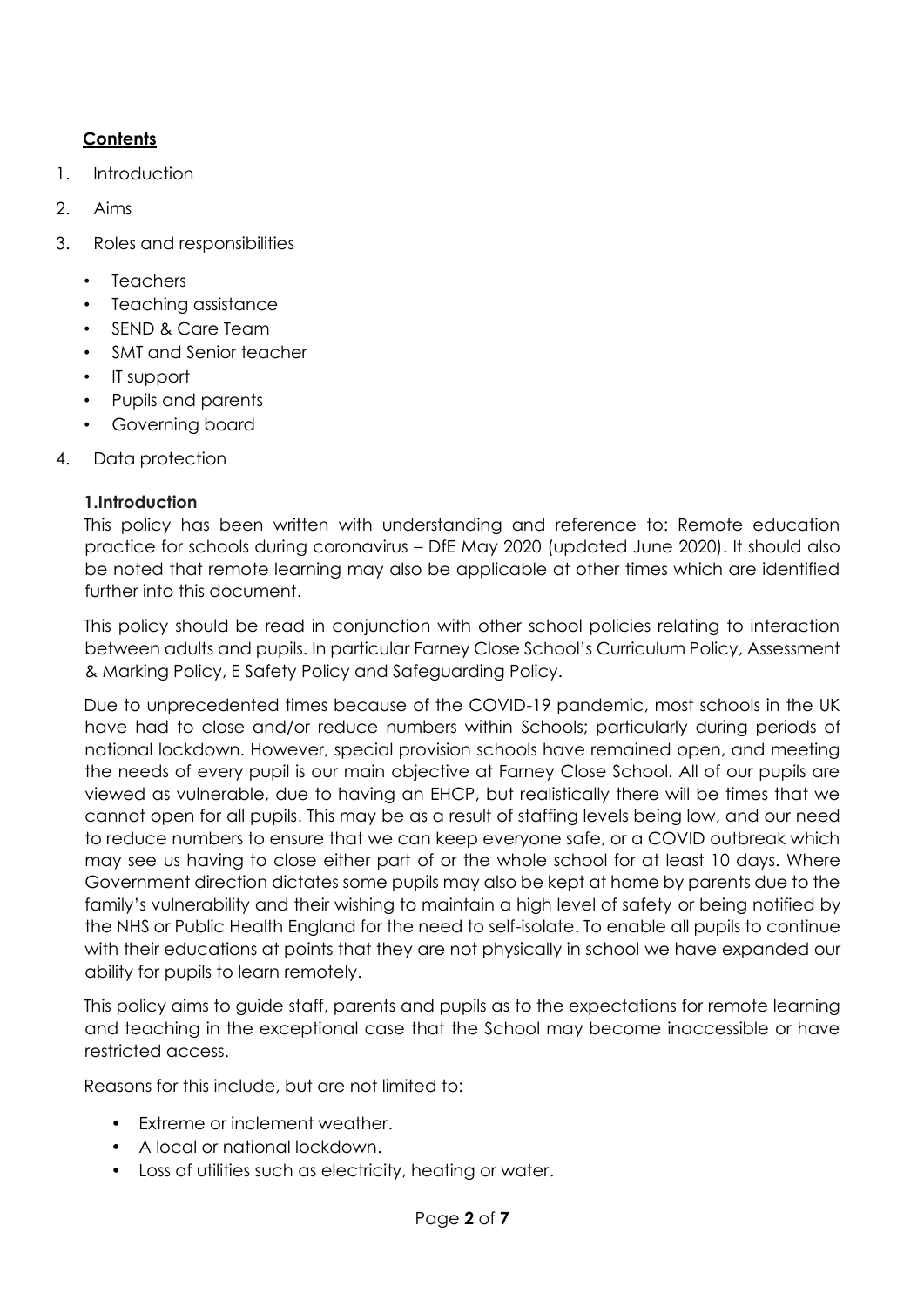- Times of exclusion from school.
- Points where a pupil is not in school due to "ill health" but is well enough to undertake schoolwork i.e. physical injury.
- Pandemic of a local, national or global type and or scale.
- Force majeure.

#### **2.Aims**

The purpose of this remote learning policy is to ensure the following:

- Consistency in the school's approach to remote learning.
- Set out expectations for all members of the school community with regards to remote learning.
- Provide appropriate guidelines for GDPR
- Reduce disruption to pupil's education and the delivery of the curriculum, so that they all have access to high quality learning resources.
- Promote E-Safety.
- Ensure that safeguarding measures are continued during remote learning.
- All pupils have the provision they need to complete their work to the best of their ability,
- To support emotional, social and health wellbeing during periods of remote learning.

This policy covers any circumstance during which it is not possible for the School to deliver the curriculum on site. This policy does not apply to individual staff members who are unable to attend School e.g. in the case of illness or an approved absence. In such cases, the usual arrangements for absence will apply.

#### **3. Roles and responsibilities**

Any prolonged school closure will have an impact on staff, parents and pupils, it is with this knowledge that the Remote learning policy is designed to be considerate to additional stresses that people may experience.

It is important that staff and parents work closely with Farney Close School to ensure that pupils continue to have a quality education.

#### **Teachers**

Teachers are responsible for providing quality education whilst following the process of expert teaching:

- Reflecting on any aspects of the subject curriculum that need to change to accommodate remote learning and adapt resources or learning material to support remote learning for their subject and or timetabled lessons.
- Ensuring that work set is appropriate and consistent.
- Monitoring the work set in their subject.
- Maintaining links with subject networks and exam boards.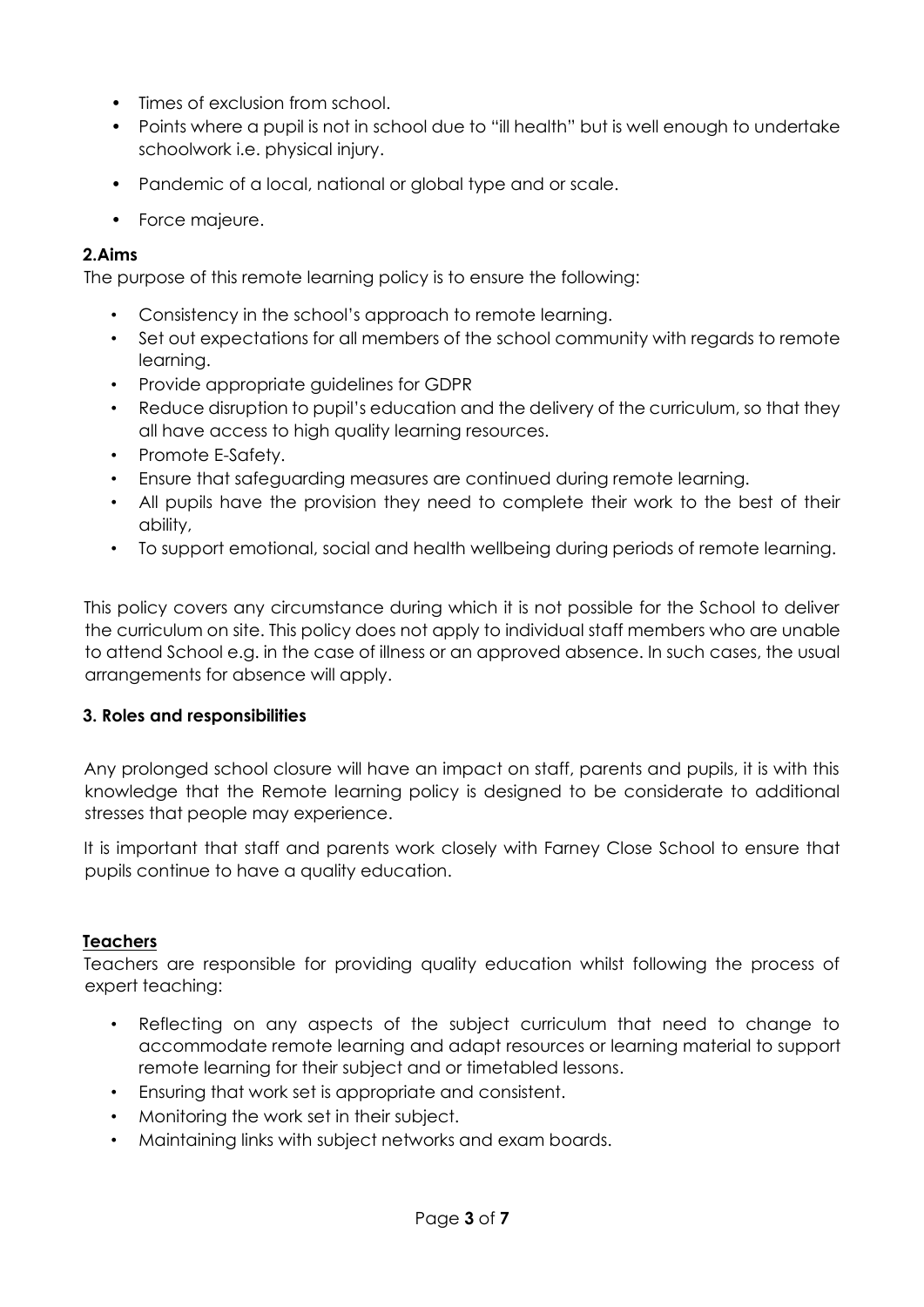- Planning and Setting work: Teachers are responsible for planning and setting work for their own classes. Where it is a shared group one teacher may take the lead on this. Teachers may set cover work in response to staff absence.
- Teachers should aim for 60 min teaching sessions, with teachers setting a quantity of work appropriate for levels of study at each Key Stage; work should be set and on OneNote by at least 8.30am on the day of the lesson.
- Work should be uploaded onto the school OneNote and/or communicated by school email, with paper copies made available. Other learning platforms such as MyMaths may also be used. Different department subjects should coordinate to ensure consistency and to ensure pupils with limited access to devices can still complete the work.
- Department subjects should assess curriculum plans and curriculum maps and identify key concepts that must be taught to prevent pupils falling behind. There should be a balanced approach to revisiting prior knowledge and introduction of new knowledge and skills.
- Teachers should aim for a variety of activities where appropriate. Practical subjects should maintain that element of the course as much as possible through videos and streamed services.
- Teachers need to ensure that the content they are providing the pupils is accessible and achievable for the pupils to complete at home, independently.
- Providing feedback on work: Teachers should provide regular feedback to pupils using the S.I.R marking and feedback (See Marking and Feedback policy). Pupils need to be clear what they are doing well and what they need to do to make progress. This may be in a variety of forms from individual emails, assessments/marks and whole group feedback, all of which should encompass the S.I.R and follow the schools Marking and Feedback policy.
- Specific questions should be responded to within 24 hours whenever possible, if the pupil is not already engaged in a 'Live lesson'.
- Microsoft OneNote sessions: OneNote sessions are designed to increase interactions between teacher and student and to focus aspects of expert teaching such as knowledge, skills and questioning; ensuring that pupils engaged with the lessons and are made to think reflect on their answers.
- Teachers are responsible for presenting key learning and key words that drive and move learning forward.
- For visual lessons the pupil's camera ideally needs to be turned on. This enable the teacher to be able to check their physical welfare as well as being able to assess their mental health.
- Staff camera should ideally be on, but if staff have personal issues with this there is no expectation that they have to present visually.
- Staff and pupils must ensure they are conducting online lessons in a suitable environment for learning.
- Pupils are asked to mute microphone and use the raise hands feature if available or type questions into the chat unless otherwise guided by the teacher.
- If a pupil fails to follow classroom expectations, they will be removed from the lesson and a phone call will be made to parents
- Should a member of staff have a safeguarding concern they should follow schools reporting procedure.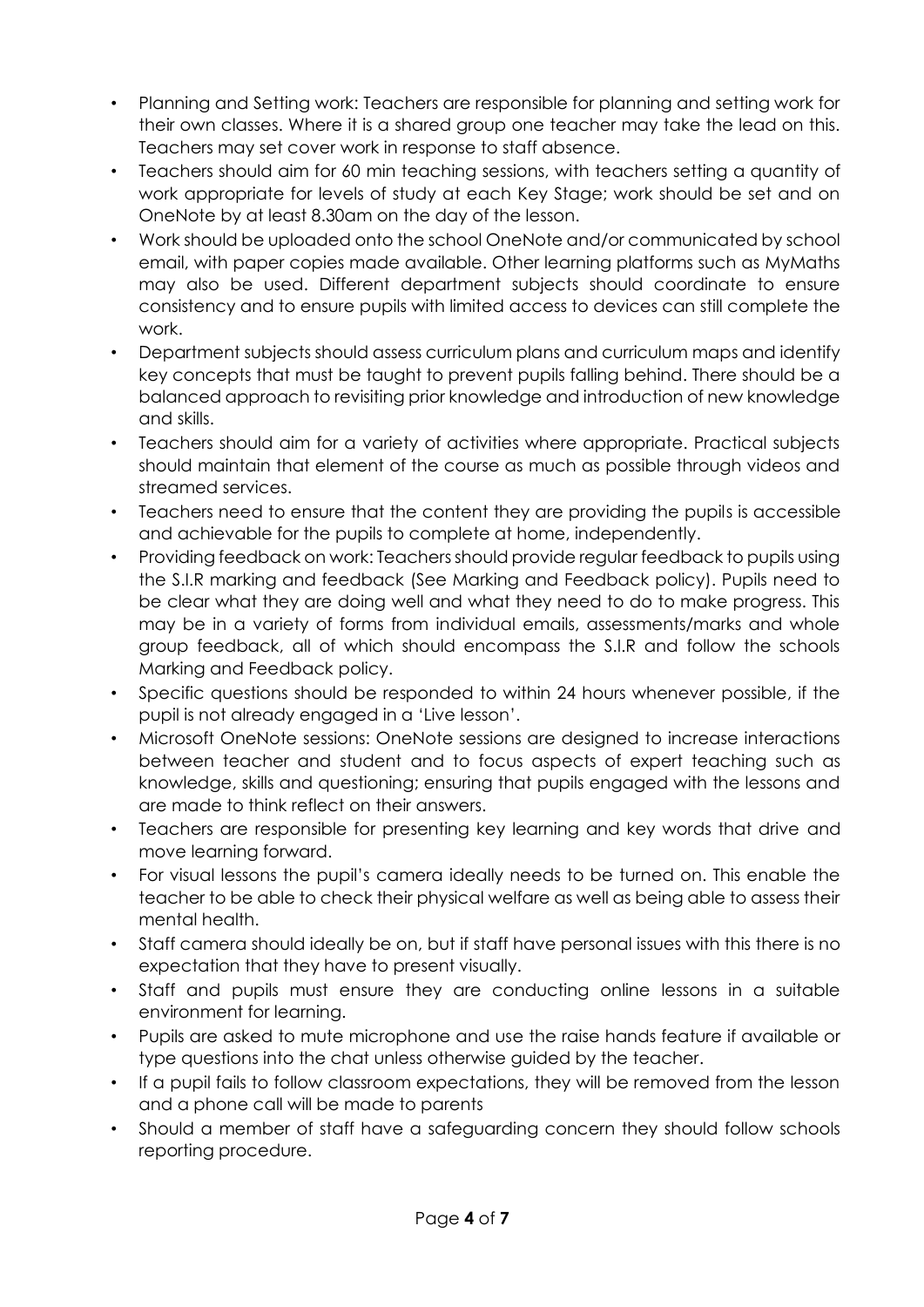- Should a pupil have any concerns during a lesson, they should raise it with parent /guardian/carer so that contact to the school can be made.
- Any behavioural issues, such as failing to complete work or inappropriate behaviour should follow school procedure and alerted on the schools CPOMS system. However, staff should be mindful of the extra pressure of home learning and the lockdown situation.
- Attendance to be recorded for pupils in subject lessons taught, in addition to recording the twice daily registration using the schools iSams software.

#### **Teaching assistants**

When assisting with remote learning, teaching assistants must be available between 9:00am and 16:00pm.

When assisting with remote learning, teaching assistants are responsible for:

- Supporting pupils who aren't in school with learning remotely.
- Supporting pupils who are in school and learning remotely.

Teaching Assistants will be allocated pupils to support by the classroom teacher, line manager, SMT and or SENDCo.

Support can be given in a variety of formats, which could include telephone calls, emails and supporting in OneNote lessons.

#### **SEND & Care Team**

SEND team are available to support remote learning. Vulnerable pupils and pupils that have an EHCP will receive day or bidaily contact to support with their wellbeing. Differentiated work/timetables will be put in place where appropriated to maintain student engagement in education. All pupils and parents/carers are able to follow normal school procedure and contact teacher and/or form tutor with concerns or if in need of extra support.

#### **SMT and Senior teacher**

Alongside any teaching responsibilities, senior leaders are responsible for:

- Coordinating the remote learning approach across the school.
- Monitoring the effectiveness of remote learning through regular meetings with teachers and subject teachers, reviewing work set or and collating and evaluating feedback from pupils and parents.
- Monitoring the security of remote learning systems, including data protection and safeguarding considerations.

#### **IT Support**

IT support staff are responsible for:

- Fixing issues with systems used to set and collect work.
- Helping staff and parents with any technical issues they're experiencing.
- Reviewing the security of systems and flagging any data protection breaches to the data protection officer.
- Assisting pupils and parents with accessing the internet or devices.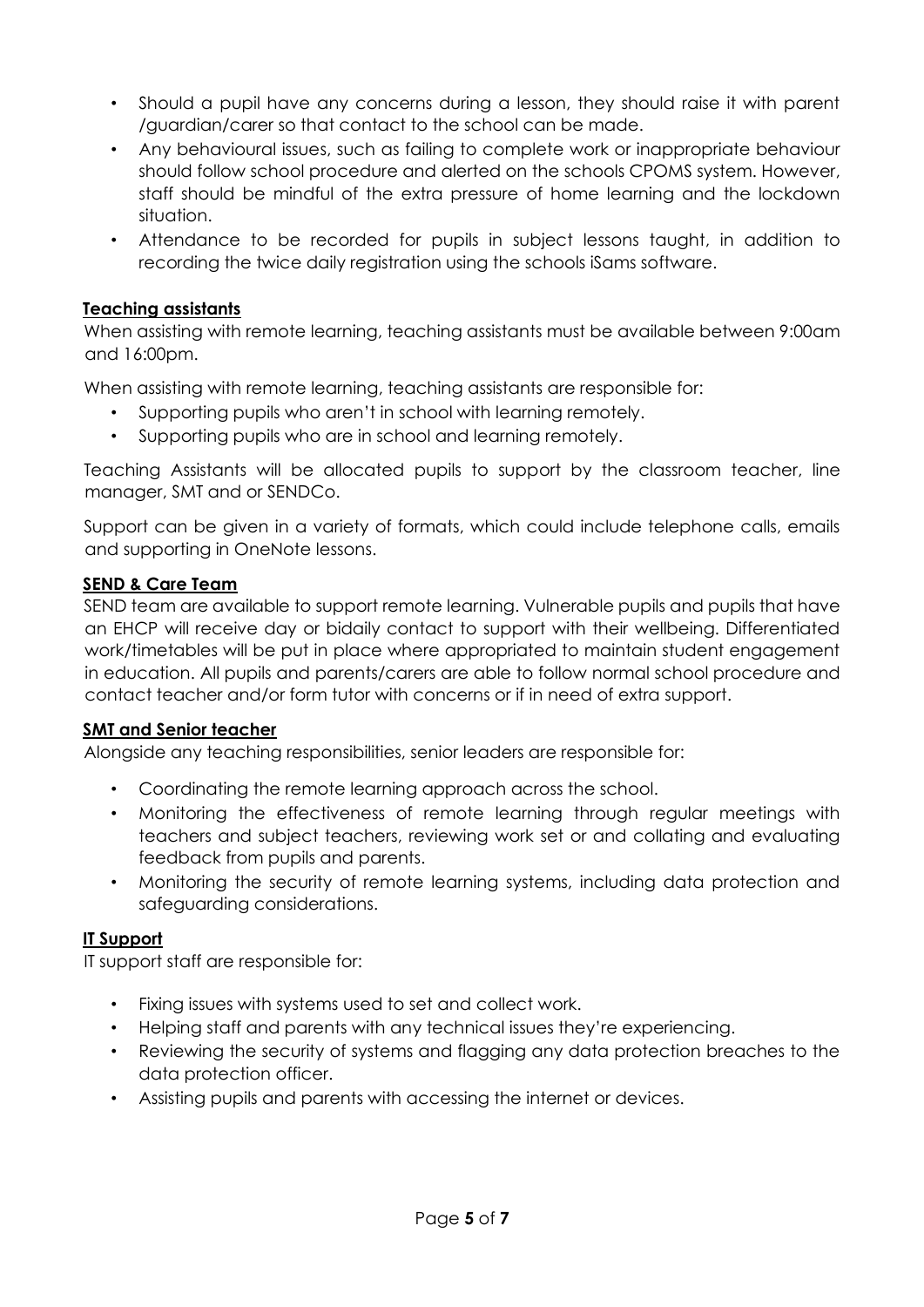### **Pupils**

Staff can expect pupils to:

- Be contactable during the required times (school day hours) although consider they may not always be in front of a device the entire time.
- Complete work to the deadline set by teachers.
- Seek help if they need it, from teachers.
- Alert teachers, TA's and or Care staff if they're not able to complete work, staff can expect parents to:
- Make the school aware if their child is sick or otherwise can't complete work.
- Seek help from the school if they need it.
- Be respectful when making any complaints or concerns known to staff.

All pupil's equipment supplied by Farney Close school and used at home will have the security systems installed by Farney Close School IT support.

#### **Parents/carers**

Farney Close can except parents and carers to:

- Encourage them to be up on time for lessons and maintain a routine at home that enable them to access learning.
- Support their child with their schoolwork as best as they are able.
- Ensure that any paper versions / books are returned to school alone with any school laptops, each time the child comes onto the school site from home.
- Inform the school of any concerns they may have about their child's ability to access education remotely
- Inform the school of any concerns about their child's mental health or their child's ability to keep themselves safe whilst learning from home
- Inform the school when they are pleased and proud of the effort their child has put into their remote learning.

#### **Governing board**

The governing board is responsible for:

- Monitoring the school's approach to providing remote learning to ensure education remains as high quality as possible.
- Ensuring that staff are certain that systems are appropriately secure, for both data protection and safeguarding reasons.